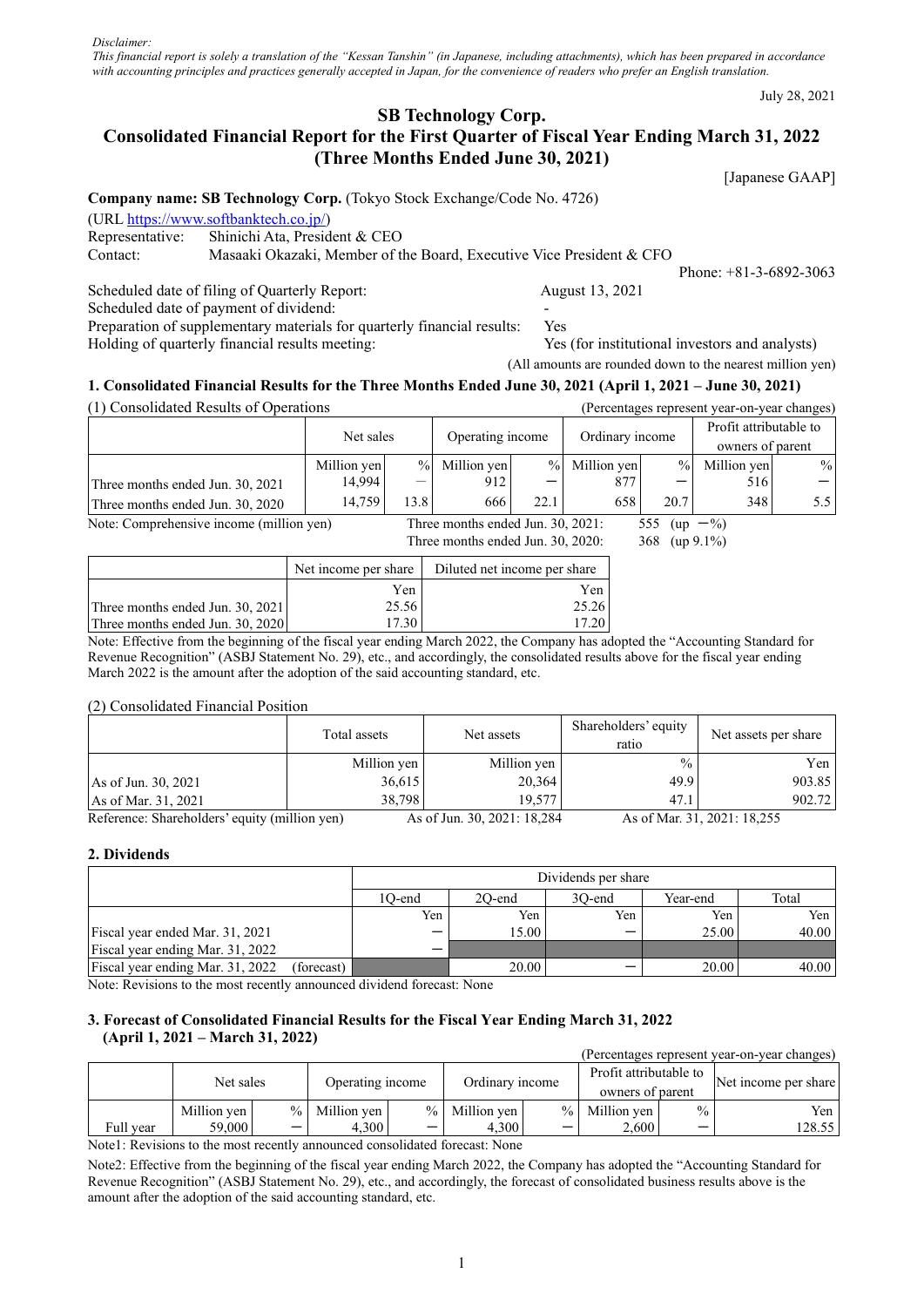### **\* Notes**

- (1) Changes in significant subsidiaries during the period (changes in specified subsidiaries resulting in changes in scope of consolidation): None
- (2) Application of special accounting for presenting quarterly consolidated financial statements: None
- (3) Changes in accounting policies and accounting estimates, and restatements
	- i. Changes in accounting policies due to revisions in accounting standards, others: Yes
	- ii. Changes in accounting policies other than i. above: None
	- iii. Changes in accounting estimates: None
	- iv. Restatements: None

### (4) Number of outstanding shares (common stock)

| $\mathbf{1}$ . | Number of shares outstanding at the end of the period (including treasury shares) |                   |                                   |                   |  |  |  |
|----------------|-----------------------------------------------------------------------------------|-------------------|-----------------------------------|-------------------|--|--|--|
|                | As of Jun. 30, 2021:                                                              | 22,735,500 shares | As of Mar. 31, 2021:              | 22,728,500 shares |  |  |  |
| 11.            | Number of treasury shares at the end of the period                                |                   |                                   |                   |  |  |  |
|                | As of Jun. 30, 2021:                                                              | 2,505,907 shares  | As of Mar. 31, 2021:              | 2,505,822 shares  |  |  |  |
| iii.           | Average number of shares outstanding during the period                            |                   |                                   |                   |  |  |  |
|                | Three months ended Jun. 30, 2021: 20, 225, 145 shares                             |                   | Three months ended Jun. 30, 2020: | 20,162,243 shares |  |  |  |

\* This consolidated financial report is not subject to quarterly review procedures by a certified public accountant or audit company.

\* Explanation for appropriate use of operating forecasts, and other special items

### Cautionary statement with respect to forward-looking statements

Forecasts regarding future performance in this report are based on assumptions based upon valid and other reasonable information available to the Company at the time this report was created. This report is not promised by the Company regarding future performance. The actual performance may differ significantly from these forecasts for a variety of reasons

How to view supplementary information at the financial results meeting

The Company plans to hold the financial results meeting (online) for institutional investors and analysts on Wednesday, July 28, 2021.Supplementary materials for financial results will be disclosed, using the Timely Disclosure network (TDnet), and will be available on the Company's website [\(https://www.softbanktech.co.jp/corp/ir/\)](https://www.softbanktech.co.jp/corp/ir/).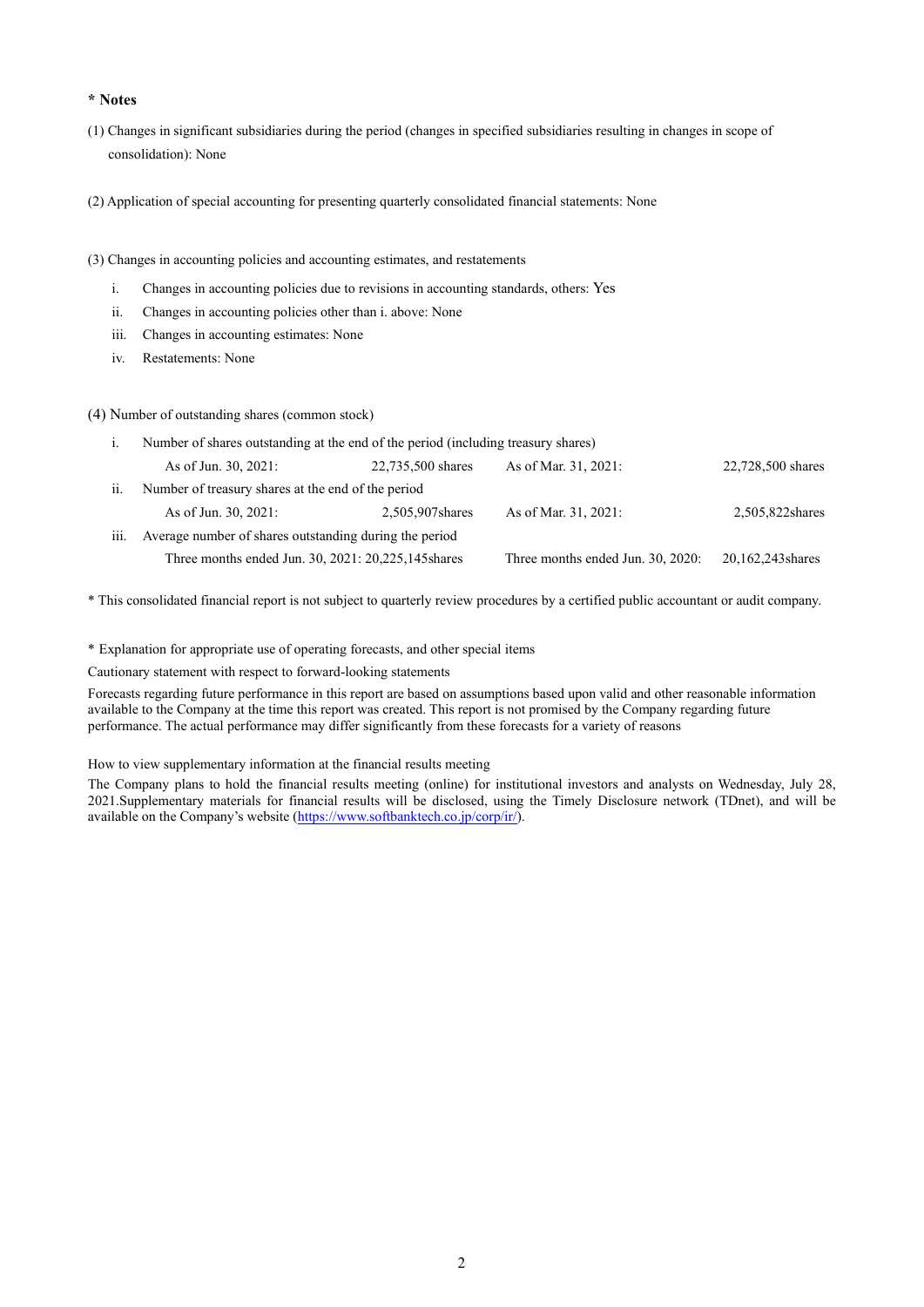# ○Appendix Table of Contents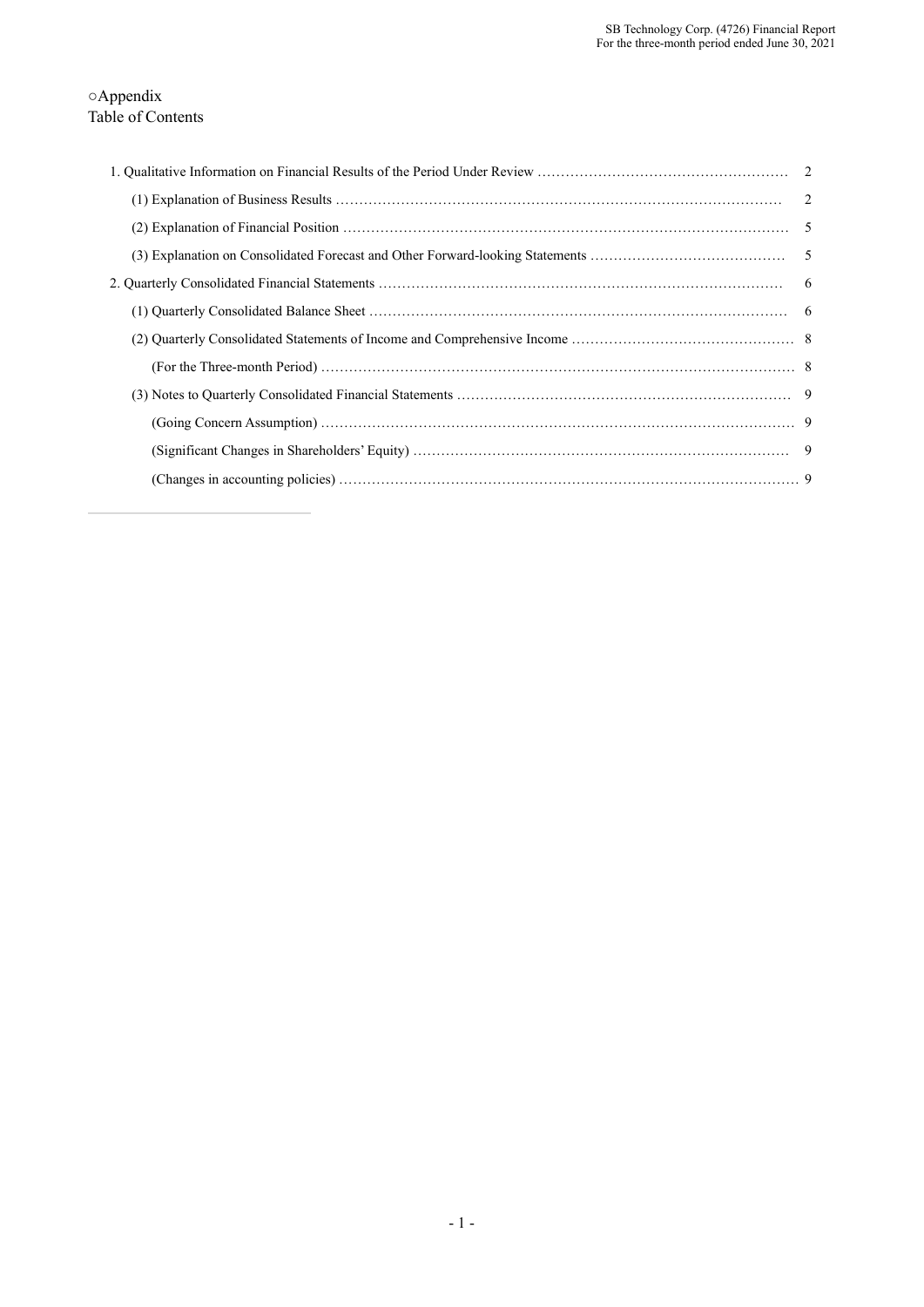# 1. Qualitative Information on Financial Results of the Period Under Review

## (1) Explanation of Business Results

The COVID-19 pandemic caused the stagnation of economic activity in Japan continuously, and another state of emergency has been declared in some parts of the country.

There are currently positive indications, such as increases in vaccination and signs of recovery in economic activity, and we believe that corporate business performance and capital investment will be recovering. Many companies are now taking measures for promoting cloud computing and teleworking, as self-restraint on going out and contactless solutions are required in society. On the other hand, attacks aiming at teleworking environments and other cybercrimes are becoming increasingly sophisticated and expanding, and there has been greater demand for enhanced security measures. Moreover, facing many changes in society, companies are required to use IT and bring innovation to the existing business models.

To respond to this transition in society, which is being called the "new normal," it is essential that companies reinforce strategic business domains and digital transformation (DX) for competitive advantage. The six bills for digital reform were adopted by the Japanese government at a plenary session of the House of Councilors held on May 12, 2021, which included the establishment of Digital Agency for the realization of a digital government and recruitment of relevant human resources from the private sector. Although the impact of COVID-19 infections remains, corporate business performance is recovering compared with the previous fiscal year and we believe that not only teleworking, security and other urgent issues, but demand for IT investment associated with the need to promote DX will expand.

Amid this business environment, the ICT services business remained firm, and performance by solution was as follows compared to the same period in the previous fiscal year.

In Business IT Solutions, both sales and profits increased. Contributing factors included the operation of electronic application platforms at the Ministry of Agriculture, Forestry and Fisheries in government DX projects and the progress of additional development initiatives. In addition, projects for business divisions of SoftBank Corp. to renovate their websites expanded.

In corporate IT solutions, both sales and profits increased. Although there was an unprofitable project, growth was seen in zero trust security to be built as part of accelerating DX initiatives in response to the impact of the COVID-19 infections, our own clouXion services and managed security services.

In Technical Solutions, which provides solutions for on-premises environments, both sales and profits increased. Vendor management projects in the IT field of SoftBank Corp. expanded, which led to the acquisition of new projects. The consolidation of DENEN Co. Ltd. and other subsidiaries which began in the second quarter of the previous fiscal year was also a contributing factor.

In Technical Solutions, which provides solutions for on-premises environments, vendor management projects in the IT field of SoftBank Corp., led the increase in sales. The consolidation of DENEN Co. Ltd. in the second quarter under review also had the effect of increasing sales.

In EC Solutions, while the "Accounting Standard for Revenue Recognition" has had an impact from the quarter under review, performance has been solid and consistent with the initial forecast.

|                                            | (Millions of yen)                  |                                    |                 |                |  |  |  |
|--------------------------------------------|------------------------------------|------------------------------------|-----------------|----------------|--|--|--|
|                                            | Three-month ended<br>June 30, 2021 | Three-month ended<br>June 30, 2021 | Change (Amount) | Change (Ratio) |  |  |  |
| Net sales                                  | 10,375                             | 14.994                             | 4,618           | $44.5\%$       |  |  |  |
| Marginal income                            | 4,017                              | 5.297                              | 1,279           | 31.8%          |  |  |  |
| Fixed costs                                | 3,350                              | 4,384                              | 1.033           | 30.9%          |  |  |  |
| Operating income                           | 666                                | 912                                | 245             | 36.8%          |  |  |  |
| Ordinary income                            | 658                                | 877                                | 219             | 33.3%          |  |  |  |
| Profit attributable to<br>owners of parent | 348                                | 516                                | 168             | 48.2%          |  |  |  |
| Net income per share                       | <b>JPY 17.30</b>                   | <b>JPY 25.56</b>                   | JPY 8.26        | 47.8%          |  |  |  |

As a result, the Group's financial results for the first three months of the fiscal year under review were as follows.

Net Sales, marginal income, operating income, ordinary income, and profit attributable to owners of parent achieved record highs for the first three-month period.

Regarding the actual results of the previous fiscal year, unaudited reference values that reflect differences arising from the application of the Accounting Standard for Revenue Recognition are shown.

The Group operates in a single reportable segment of the ICT Services segment. Refer to "Solution Segment Explanation" on page 4 for details on the content and performance of the solutions that comprise the ICT Services segment.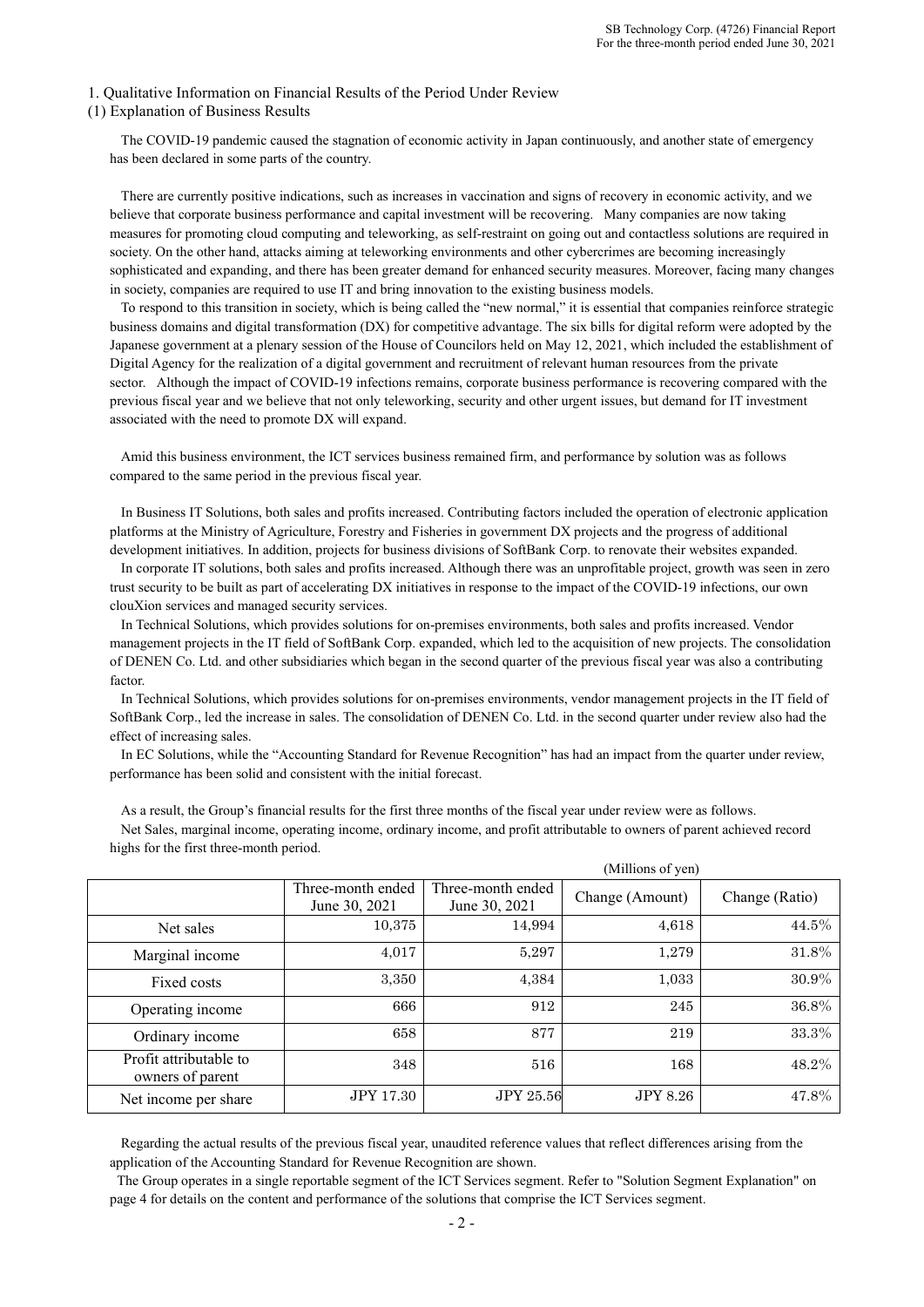#### < Progress in the third medium-term management plan >

The Group focuses on the third medium-term management plan by positioning "be a service provider for corp IT" and "consult and generate business IT" as key themes.

#### ・Be a service provider for corp IT

We believe that providing our technology and expertise as a service or platform is essential for providing greater value to society in a sustainable manner.

The Company holds a top-level market share in Japan in cloud solutions installed mainly at large companies and public offices, from Microsoft 365 to system development for business divisions using Microsoft Azure. Leveraging the knowledge and process assets that we have acquired through these individual development projects, we develop authentication services, workflow services, and other services that complement the use of Microsoft's cloud services under the brand name clouXion. Our early exploration of cloud security was also driven by our top-class track record in cloud installation in Japan and relevant knowledge. The Company provides a one-stop solution for a wide range of services to support customers in the protection of their important information assets and business continuity. These services comprise support for introducing security measures against the threat of complex cyber-attacks, managed security services (MSS) for security measure operation and monitoring, support for building Computer Security Incident Response Teams (CSIRT) that reinforce internal frameworks to prepare for possible cyber-attacks, and consulting for comprehensive security measures for companies.

In the final year of the third medium-term management plan, the Company is strengthening ties with companies in the SoftBank Group and other partners to expand sales of clouXion, MSS and other services and to promote the development of services that incorporate partner companies' needs.

By evolving into a service provider, we will support more customers' efforts to promote DX.

### ・Consult and generate business IT

Our focus industries are global manufacturing, construction, agriculture, and public offices and municipalities, and we are working with our clients to co-create new business models and consulting and supporting our clients' planning and implementation of DX strategies for the growth of their core businesses and the development of the industry as a whole. We believe the use of cloud computing and advanced technologies to strengthen the competitiveness of our customers and the promotion of digital government are major opportunities, and we are actively engaged in research and development, the development of new services, and the strengthening of our development system.

Moreover, we believe that it is essential to develop consultants for expanding our services and providing support in DX for customers' businesses. Accordingly, we have developed an environment that enables consultants to take on new challenges and gain new experience, and are providing support in order for them to gain Certified Business Analysis Professional (CBAP) based on the Business Analysis Body of Knowledge (BABOK) standard that helps them systematically build business analysis skills. Currently, 30 consultants have obtained the qualification.

In the final year of the third medium-term management plan, the Company will add to Con-Bridge, a service jointly created with a customer which is a major general contractor, new functions and further improvements by reflecting customer needs and by working together with external IT service vendors with the aim of expanding sales and providing support for the growth of customers' businesses

In the fiscal year ending March 31, 2022, we have set as management indicators a hike in the net sales weighting of Corporate IT Solutions and Business IT Solutions, which will achieve cloud-first strategies for companies, to 50% and the achievement of "consolidated operating income of 4.3 billion yen (CAGR20% growth from the fiscal year ended March 31, 2019)."

The Corporate IT Solutions and Business IT Solutions net sales weighting for the first three months of the fiscal year under review decreased 0.3 percentage points from the previous fiscal year to 46.7%. Operating income increased 36.8% year on year, to 912 million yen.

#### < Sustainability initiatives >

In line with its corporate philosophy of "Information Revolution – Happiness for everyone," the SoftBank Group aims to be a corporate group which provides the services and technologies most needed by people around the world and it has used the telecommunications business as a basis for becoming involved in a range of businesses in the information and technology fields and for maximizing its corporate value. As part of the SoftBank Group, we have defined our mission as "~Information Revolution – Happiness for everyone- Technologies design the Future" and we are helping enrich the information society through the provision of ICT services. Following "Vision 2030" implemented in the fiscal year ended March 31, 2019, we adopted a new vision in the fiscal year ended March 31, 2020, namely "We generate new value to the world by leading technologies and creativeness with diverse work styles and opportunity-full culture." In line with this vision, we are currently supporting remote working platforms during the COVID crisis, and using ICT services to help address social problems such as labor shortages and improvement of productivity in the construction and agricultural industries, and we are implementing initiatives to achieve the sustainable development goals (SDGs). The Group will continue working with various stakeholders to solve social issues and help realize a sustainable society through its business activities and corporate activities.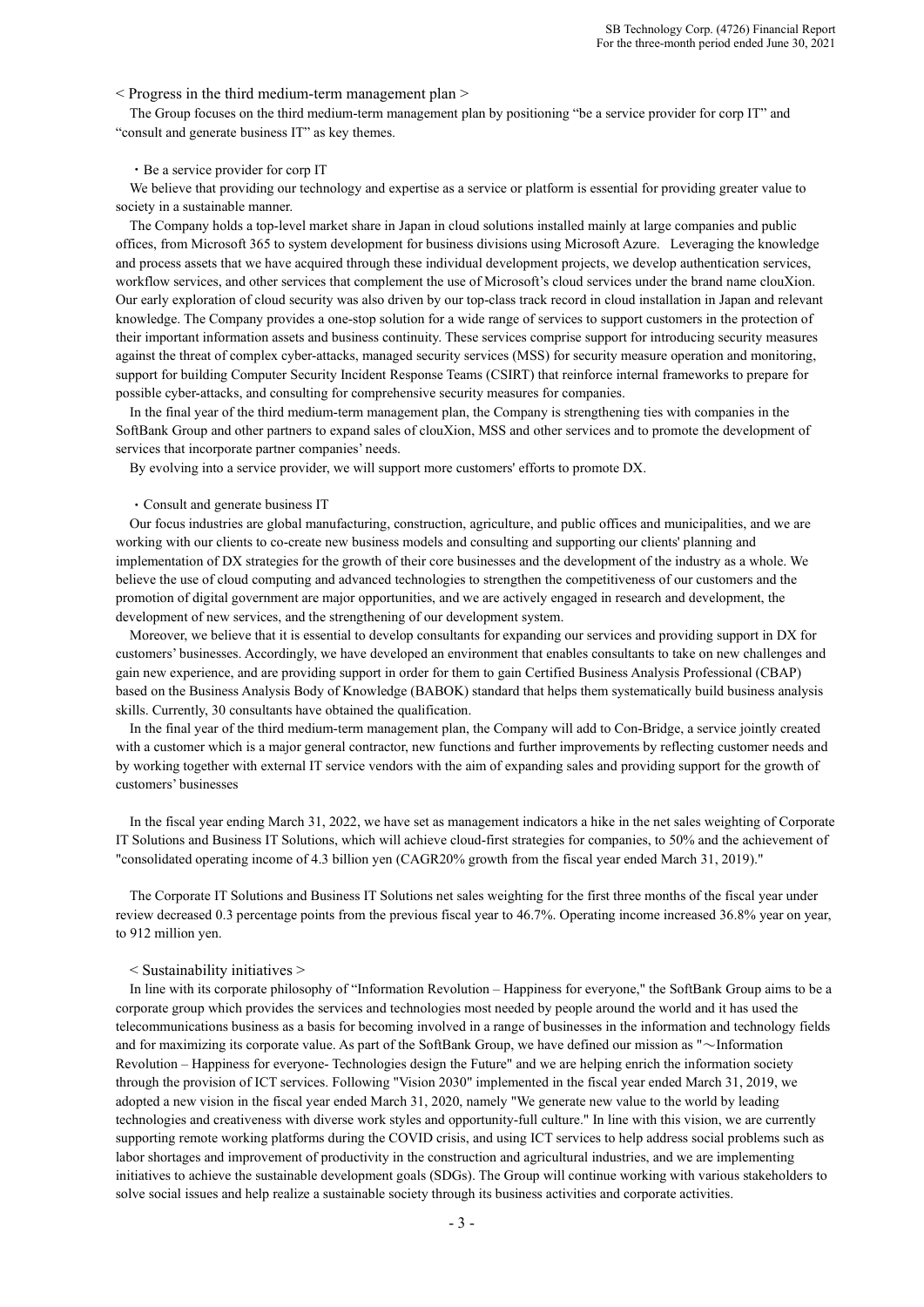< Solution Segment Explanation >

The Group operates in a single reportable segment of the ICT Services segment. Details and results of the main solutions that make up the ICT Services segment are as follows.

Amounts for the same period of the previous fiscal year for each solution segment are calculated in accordance with the current booking method.

| Solution category      | Details of solutions                                                                                                                                                                                                                                      | Core companies                                                                                                          |
|------------------------|-----------------------------------------------------------------------------------------------------------------------------------------------------------------------------------------------------------------------------------------------------------|-------------------------------------------------------------------------------------------------------------------------|
| Business IT solutions  | [Cloud business/For business divisions]<br>- Consulting services<br>- DX solutions<br>- AI/ IoT solutions, etc.                                                                                                                                           | - SB Technology Corp.<br>- Cybertrust Japan Co., Ltd.<br>- REDEN Corp.                                                  |
| Corporate IT solutions | [Cloud business/For overall company or<br>administration division]<br>- Cloud integration<br>- Business efficiency improvement services<br>- Cloud security services<br>- Security operation monitoring services<br>- Electronic authentication solutions | - SB Technology Corp.<br>- Cybertrust Japan Co., Ltd.<br>- M-SOLUTIONS, Inc.<br>- Kan Corporation<br>- ASORA Tech Corp. |
| Technical solutions    | - On-premise system integration<br>- Equipment sales, building, operation, and<br>maintenance services<br>- Sales and embedded system development of<br>products related to Linux/OSS, etc.                                                               | - SB Technology Corp.<br>- Cybertrust Japan Co., Ltd.<br>- DENEN Co. Ltd.<br>- I/O system integration Co., LTD.         |
| E-commerce solutions   | - Operation of e-commerce sites as agent<br>- Online sales of font licenses, etc.                                                                                                                                                                         | - SB Technology Corp.<br>- Fontworks Inc.                                                                               |

| (Millions of yen) |  |  |
|-------------------|--|--|
|-------------------|--|--|

|                        |                  | Three-month<br>period ended June<br>30, 2020 | Three-month<br>period ended June<br>30, 2021 | Change (Amount) | Change (Ratio)    |
|------------------------|------------------|----------------------------------------------|----------------------------------------------|-----------------|-------------------|
|                        | Net Sales        | 1,145                                        | 2,437                                        | 1,292           | 112.8%            |
| Business IT solutions  | Marginal income  | 321                                          | 682                                          | 360             | 111.9%            |
|                        | Profit margins   | 28.1%                                        | 28.0%                                        | $(0.1)$ pt.     |                   |
|                        | Net Sales        | 3,734                                        | 4,569                                        | 834             | 22.3%             |
| Corporate IT solutions | Marginal income  | 1,639                                        | 1,747                                        | 107             | $6.6\%$           |
|                        | Profit margins   | 43.9%                                        | 38.2%                                        | $(5.7)$ pt.     |                   |
|                        | <b>Net Sales</b> | 4,345                                        | 6,883                                        | 2,537           | 58.4%             |
| Technical solutions    | Marginal income  | 1,145                                        | 2,009                                        | 863             | 75.4%             |
|                        | Income margins   | 26.4%                                        | 29.2%                                        | 2.8 pt.         |                   |
|                        | Net Sales        | 1,149                                        | 1,104                                        | $\triangle$ 45  | $\triangle 4.0\%$ |
| E-commerce solutions   | Marginal income  | 910                                          | 858                                          | $\triangle$ 52  | $\triangle$ 5.7%  |
|                        | Income margins   | 79.2%                                        | 77.7%                                        | $(1.5)$ pt.     |                   |
| Total                  | Net Sales        | 10,375                                       | 14,994                                       | 4,618           | 44.5%             |
|                        | Marginal income  | 4,017                                        | 5,297                                        | 1,279           | 31.8%             |
|                        | Income margins   | 38.7%                                        | 35.3%                                        | $(3.4)$ pt.     |                   |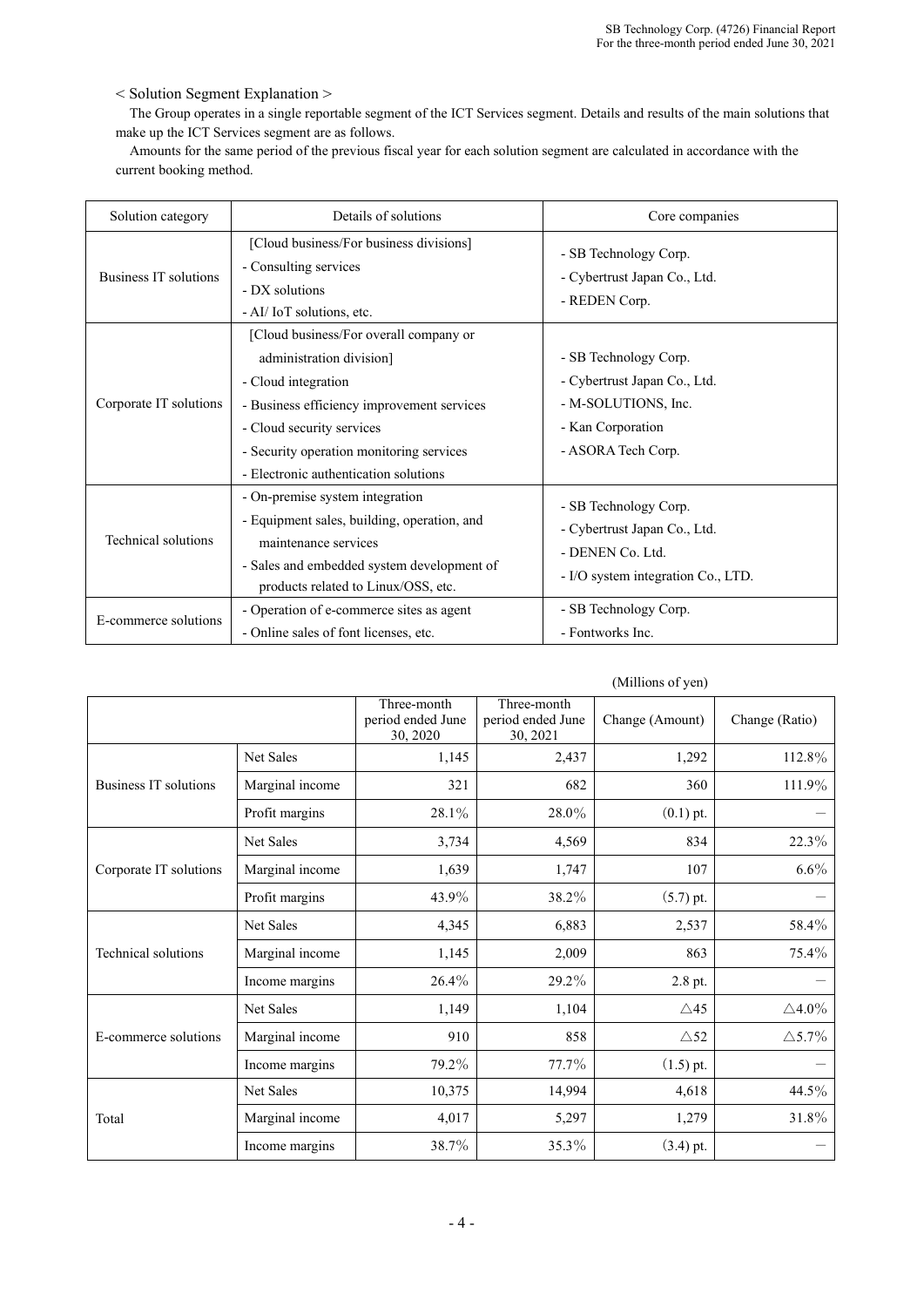# (2) Explanation of Financial Position

### Assets, Liabilities and Net assets (Millions of yen)

|                            | As of March 31, 2021 | As of June 30, 2021 | (Reference)<br>As of June 30, 2020 |
|----------------------------|----------------------|---------------------|------------------------------------|
| Total assets               | 38,798               | 36,615              | 30,162                             |
| Net assets                 | 19,577               | 20,364              | 17,603                             |
| Shareholder's equity ratio | $47.1\%$             | 49.9%               | 54.3%                              |

## (Assets)

Total assets decreased 2,1283 million yen from the end of the previous fiscal year, to 36,615 million yen at the end of the threemonth period under review.

Current assets decreased 1,907 million yen from the end of the previous fiscal year, mainly due to a decrease in notes and accounts receivable - trade.

Non-current assets decreased 277 million yen, mainly due to a decrease in deferred tax assets.

### (Liabilities)

Total liabilities decreased 2,970 million yen from the end of the previous fiscal year, to 16,250 million yen at the end of the three-month period under review.

Current liabilities decreased 2,795 million yen, mainly due to a decrease in accounts payable.

Non-current liabilities increased 174 million yen, mainly attributable to a decrease in long-term borrowings.

### (Net assets)

Net assets increased 787 million yen from the end of the previous fiscal year, to 20,364 million yen at the end of the threemonth period under review, mainly due to an increase in non-controlling interests.

### (3) Explanation on Consolidated Forecast and Other Forward-looking Statements

The forecast of financial results is based on information currently available, and actual figures may differ from the forecast due to a range of factors.

The forecast of consolidated financial results for the fiscal year ending March 31, 2022, which we announced on April 27, 2021, remains unchanged.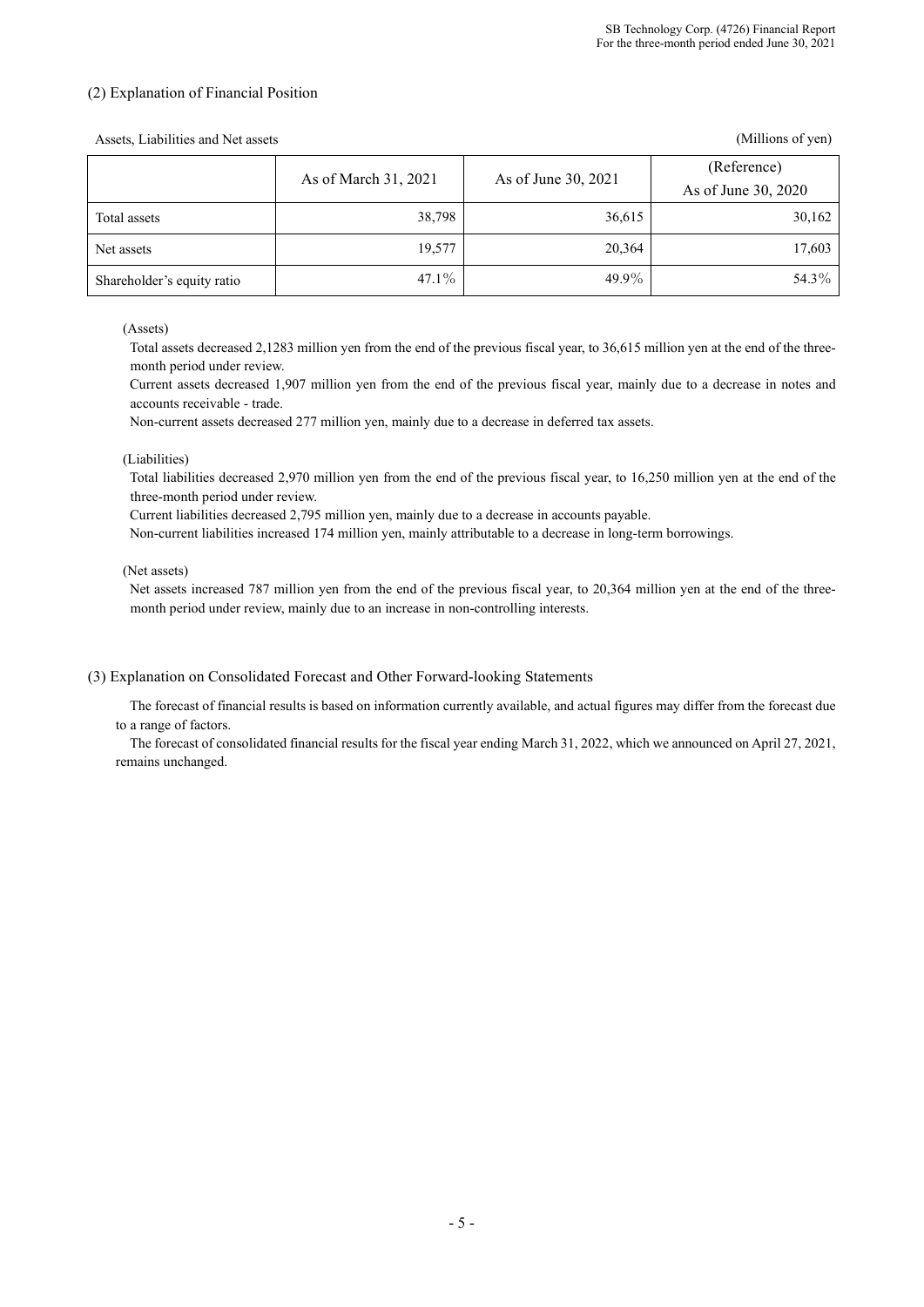# **Consolidated Financial Statements (1) Quarterly Consolidated Balance Sheet**

|                                                            |                      | (Millions of yen)   |
|------------------------------------------------------------|----------------------|---------------------|
|                                                            | As of March 31, 2021 | As of June 30, 2021 |
| Assets                                                     |                      |                     |
| Current assets                                             |                      |                     |
| Cash and deposits                                          | 9,722                | 10,662              |
| Notes and accounts receivable - trade                      | 17,428               |                     |
| Notes and accounts receivable - trade, and contract assets |                      | 12,306              |
| Merchandise                                                | 82                   | 204                 |
| Work in process                                            | 648                  |                     |
| Other                                                      | 1,254                | 4,055               |
| Allowance for doubtful accounts                            | $\triangle 0$        | $\triangle 0$       |
| Total current assets                                       | 29,135               | 27,228              |
| Non-current assets                                         |                      |                     |
| Property, plant and equipment                              |                      |                     |
| Buildings, net                                             | 812                  | 802                 |
| Tools, furniture and fixtures, net                         | 840                  | 809                 |
| Other, net                                                 | 5                    | 5                   |
| Total property, plant and equipment                        | 1,659                | 1,617               |
| Intangible assets                                          |                      |                     |
| Goodwill                                                   | 1271                 | 1,208               |
| Software                                                   | 1692                 | 1,702               |
| Software in progress                                       | 1070                 | 1,131               |
| Customer relationships                                     | 334                  | 316                 |
| Other                                                      | 145                  | 138                 |
| Total intangible assets                                    | 4,514                | 4,498               |
| Investments and other assets                               |                      |                     |
| Investment securities                                      | 636                  | 606                 |
| Deferred tax assets                                        | 1,229                | 1,006               |
| Other                                                      | 1,621                | 1,654               |
| Total investments and other assets                         | 3,487                | 3,267               |
| Total non-current assets                                   | 9,661                | 9,383               |
| Deferred assets                                            |                      |                     |
| Share issuance costs                                       | $\mathbf{1}$         | $\mathfrak{Z}$      |
| Total deferred assets                                      | $\mathbf{1}$         | $\mathfrak{Z}$      |
| Total assets                                               | 38,798               | 36,615              |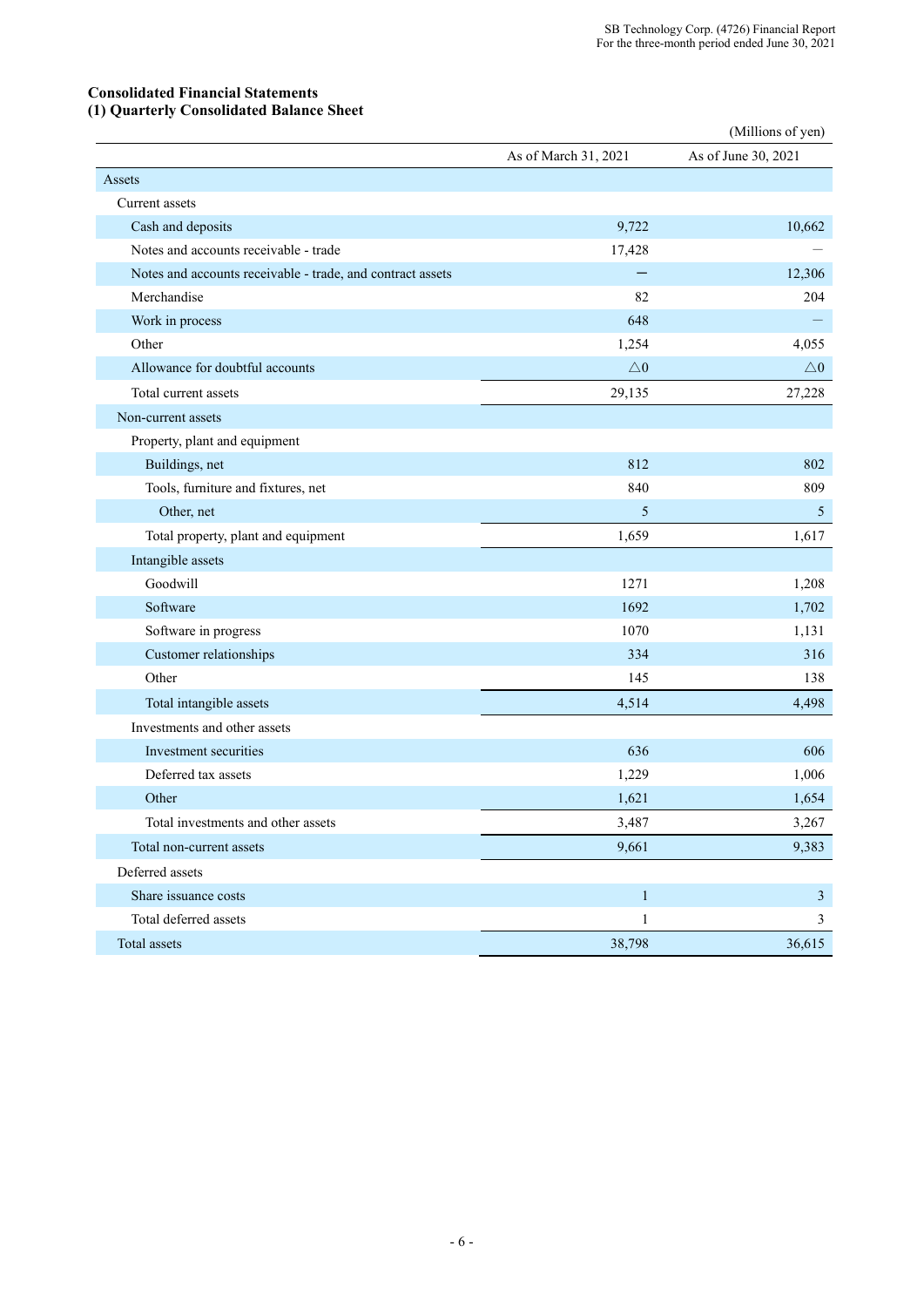| Liabilities                                              | As of March 31, 2021 | As of June 30, 2021 |
|----------------------------------------------------------|----------------------|---------------------|
|                                                          |                      |                     |
|                                                          |                      |                     |
| <b>Current</b> liabilities                               |                      |                     |
| Accounts payable - trade                                 | 9,162                | 4,630               |
| Current portion of long-term borrowings                  | 470                  | 469                 |
| Lease obligations                                        | 187                  | 169                 |
| Accounts payable - other                                 | 1,248                | 4,293               |
| Income taxes payable                                     | 1,021                | 146                 |
| Advances received                                        | 1,913                |                     |
| Contract liabilities                                     |                      | 2,387               |
| Provision for bonuses                                    | 1,572                | 546                 |
| Provision for bonuses for directors (and other officers) |                      | 31                  |
| Provision for loss on order received                     | 309                  | 96                  |
| Provision for defect repair                              | 2                    | 57                  |
| Asset retirement obligations                             |                      | 6                   |
| Other                                                    | 1,019                | 1274                |
| Total current liabilities                                | 16,907               | 14,112              |
| Non-current liabilities                                  |                      |                     |
| Long-term borrowings                                     | 1,133                | 1,015               |
| Lease obligations                                        | 104                  | 99                  |
| Deferred tax liabilities                                 | 80                   | 52                  |
| Long-term advances received                              | 445                  |                     |
| <b>Contract liabilities</b>                              | -                    | 492                 |
| Retirement benefit liability                             | 47                   | 49                  |
| Asset retirement obligations                             | 359                  | 359                 |
| Other                                                    | 142                  | 69                  |
| Total non-current liabilities                            | 2,313                | 2,138               |
| <b>Total liabilities</b>                                 | 19,221               | 16,250              |
| Net assets                                               |                      |                     |
| Shareholders' equity                                     |                      |                     |
| Share capital                                            | 1,235                | 1,243               |
| Capital surplus                                          | 1,327                | 1,532               |
| Retained earnings                                        | 17,271               | 17,080              |
| Treasury shares                                          | $\triangle$ 1,568    | $\triangle$ 1,568   |
| Total shareholders' equity                               | 18,266               | 18,287              |
| Accumulated other comprehensive income                   |                      |                     |
| Valuation difference on available-for-sale securities    | $\triangle$ 14       | $\triangle 6$       |
| Foreign currency translation adjustment                  | $\mathfrak{Z}$       | 3                   |
| Total accumulated other comprehensive income             | $\triangle10$        | $\triangle$ 2       |
| Share acquisition rights                                 | 233                  | 237                 |
| Non-controlling interests                                | 1,088                | 1,842               |
| Total net assets                                         | 19,577               | 20,364              |
| Total liabilities and net assets                         | 38,798               | 36,615              |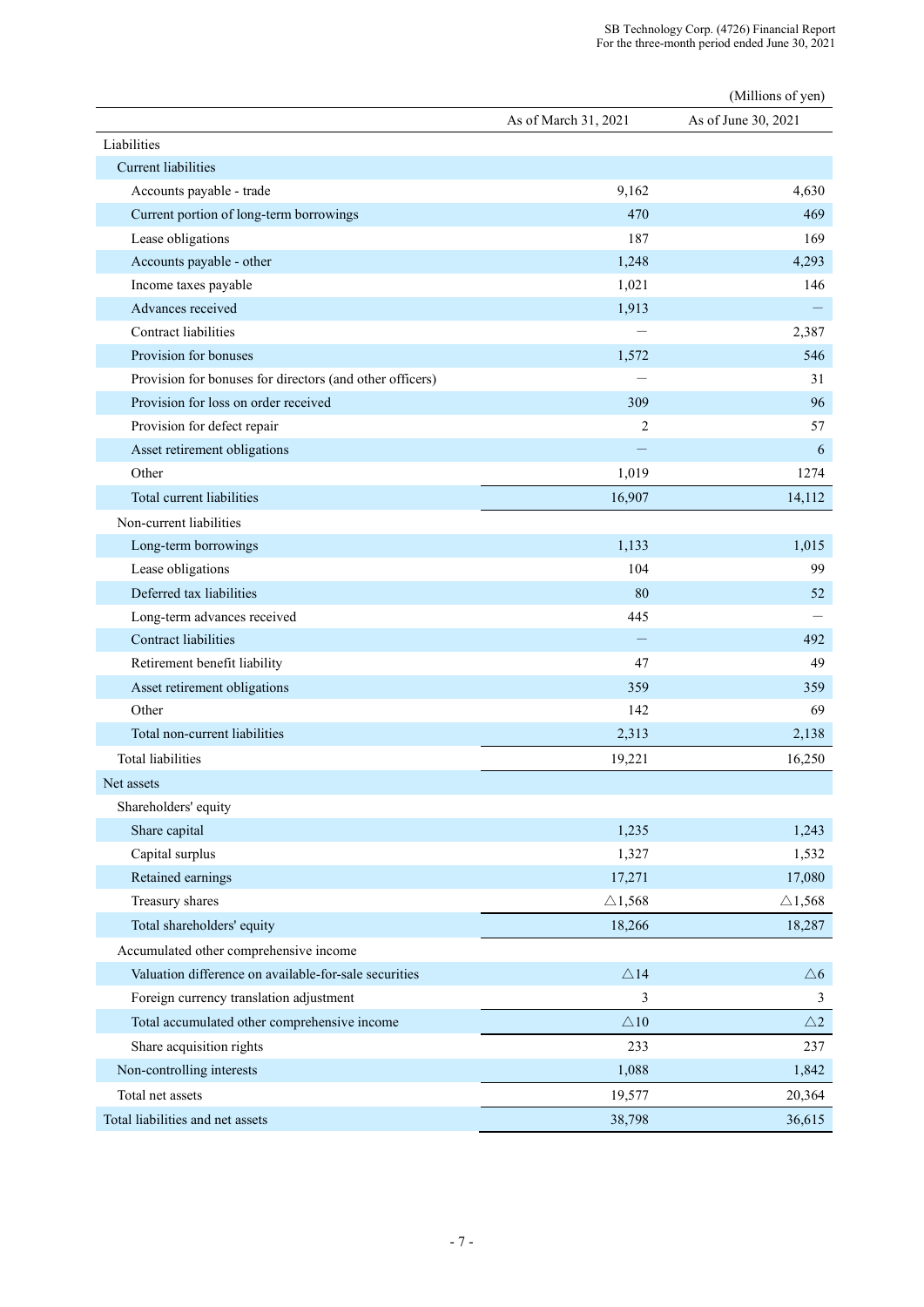|                                                                |                                    | (Millions of yen)                  |
|----------------------------------------------------------------|------------------------------------|------------------------------------|
|                                                                | Fiscal year ended<br>June 30, 2020 | Fiscal year ended<br>June 30, 2021 |
| Net sales                                                      | 14,759                             | 14,994                             |
| Cost of sales                                                  | 12,326                             | 12,039                             |
| Gross profit                                                   | 2,433                              | 2,954                              |
| Selling, general and administrative expenses                   | 1,766                              | 2,042                              |
| Operating profit                                               | 666                                | 912                                |
| Non-operating income                                           |                                    |                                    |
| Interest and dividend income                                   | $\boldsymbol{0}$                   | $\boldsymbol{0}$                   |
| Share of profit of entities accounted for using equity method  | 6                                  |                                    |
| Refund of defined contribution pension plan                    | $\boldsymbol{0}$                   | $\boldsymbol{0}$                   |
| Miscellaneous income                                           | 0                                  | 1                                  |
| Total non-operating income                                     | 7                                  | $\overline{c}$                     |
| Non-operating expenses                                         |                                    |                                    |
| Interest expenses                                              | $\mathbf{1}$                       | 3                                  |
| Share of loss of entities accounted for using equity method    |                                    | 1                                  |
| Donations                                                      |                                    | 10                                 |
| Foreign exchange losses                                        | $\boldsymbol{0}$                   | 7                                  |
| Commission expenses                                            | 9                                  |                                    |
| Miscellaneous losses                                           | 4                                  | 14                                 |
| Total non-operating expenses                                   | 16                                 | 36                                 |
| Ordinary income                                                | 658                                | 877                                |
| Extraordinary income                                           |                                    |                                    |
| Gain on sale of investment securities                          |                                    | 5                                  |
| Subsidiaries directors' retirement allowance repayment gain    |                                    | 18                                 |
| Total extraordinary income                                     |                                    | 24                                 |
| <b>Extraordinary losses</b>                                    |                                    |                                    |
| Loss on step acquisitions                                      | 5                                  |                                    |
| Subsidiary company head office transfer cost                   |                                    | 4                                  |
| Total extraordinary losses                                     | 5                                  | 4                                  |
| Profit before income taxes                                     | 653                                | 897                                |
| Income taxes - current                                         | 146                                | 66                                 |
| Income taxes - deferred                                        | 145                                | 283                                |
| Total income taxes                                             | 292                                | 350                                |
| Profit                                                         | 360                                | 546                                |
| Profit attributable to                                         |                                    |                                    |
| Profit attributable to owners of parent                        | 348                                | 516                                |
| Profit attributable to non-controlling interests               | 12                                 | 29                                 |
| Other comprehensive income                                     |                                    |                                    |
| Valuation difference on available-for-sale securities          | 7                                  | 7                                  |
| Foreign currency translation adjustment                        | $\triangle 0$                      | $\boldsymbol{0}$                   |
| Total other comprehensive income                               | 7                                  | 8                                  |
| Comprehensive income                                           | 368                                | 555                                |
| Comprehensive income attributable to                           |                                    |                                    |
| Comprehensive income attributable to owners of parent          | 356                                | 525                                |
| Comprehensive income attributable to non-controlling interests | 12                                 | 30                                 |

# **(2) Quarterly Consolidated Statements of Income and Comprehensive Income**